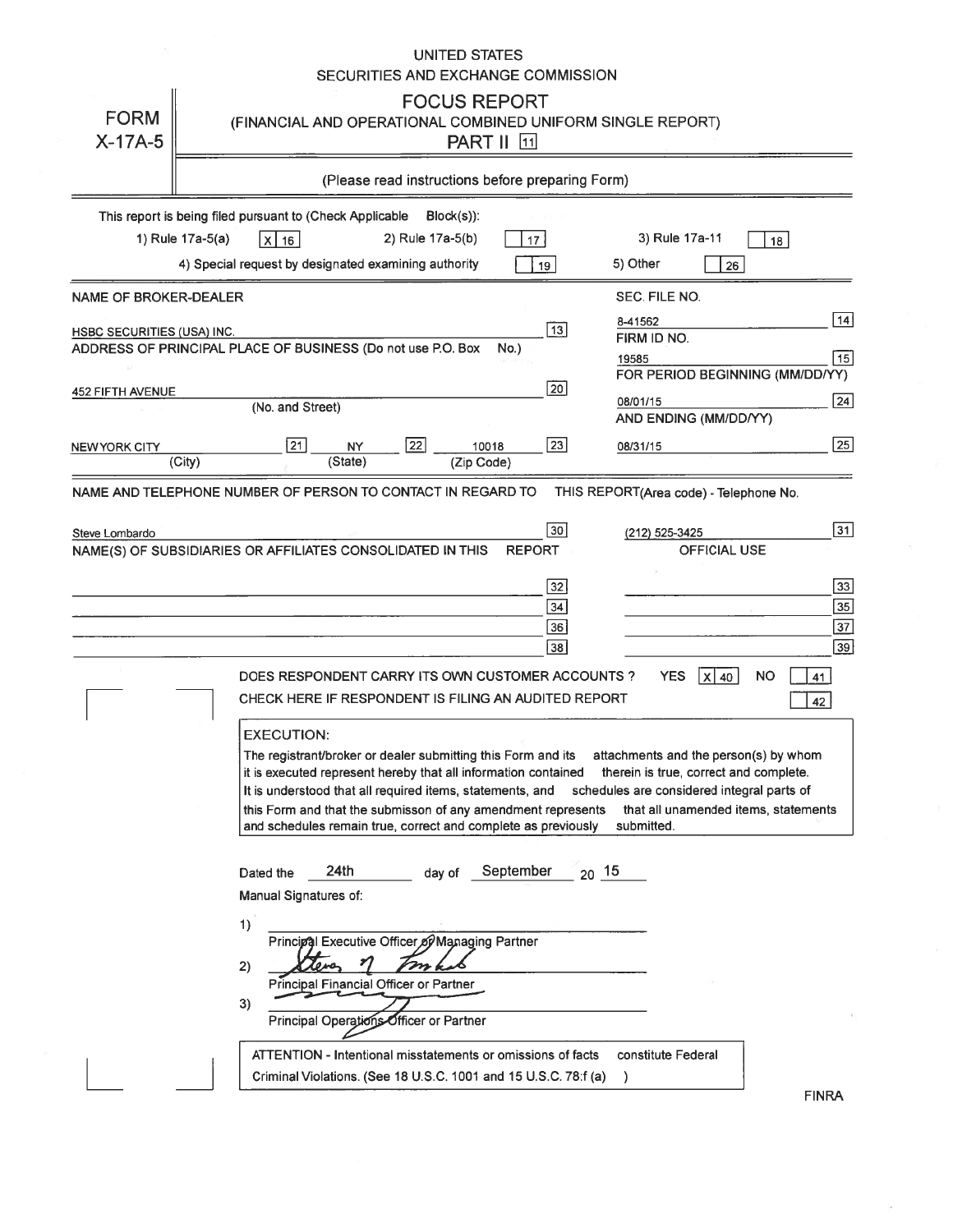BROKER OR DEALER

HSBC SECURITIES (USA) INC.

08/31/15

as of

## STATEMENT OF SEGREGATION REQUIREMENTS AND FUNDS IN SEGREGATION FOR CUSTOMERS TRADING ON U.S. COMMODITY EXCHANGES

| SEGREGATION REQUIREMENTS (Section 4d(2) of the CEAct)                                          |                    |                     |          |
|------------------------------------------------------------------------------------------------|--------------------|---------------------|----------|
| 1. Net ledger balance                                                                          |                    |                     |          |
| A. Cash                                                                                        | \$                 | 639,863,280 7010    |          |
| B. Securities (at market)                                                                      |                    | 826,491,235 7020    |          |
| 2. Net unrealized profit (loss) in open futures contracts<br>traded on a contract market       |                    | (457, 059, 372)     | 7030     |
| 3. Exchange traded options                                                                     |                    |                     |          |
| A. Add market value of open option contracts purchased on a<br>contract market                 |                    | 123,537,205 7032    |          |
| B. Deduct market value of open option contracts granted (sold)<br>on a contract market         |                    | 21,806,387) 7033    |          |
| 4. Net equity (deficit) (add lines 1, 2, and 3)                                                |                    | 1,111,025,961 7040  |          |
| 5. Accounts liquidating to a deficit and accounts with debit<br>balances                       |                    |                     |          |
| - gross amount                                                                                 | 7045<br>24,109,589 |                     |          |
|                                                                                                |                    |                     |          |
| Less: amount offset by customer owned securities                                               | 23,838,589) 7047   | 271,000             | 7050     |
| 6. Amount required to be segregated (add lines 4 and 5)                                        | \$                 | 1,111,296,961 7060  |          |
|                                                                                                |                    |                     |          |
| FUNDS IN SEGREGATED ACCOUNTS                                                                   |                    |                     |          |
| 7. Deposited in segregated funds bank accounts                                                 |                    |                     |          |
| A. Cash                                                                                        |                    | 204,060,940 7070    |          |
| B. Securities representing investments of customers' funds<br>(at market)                      |                    | $\mathbf 0$         | 7080     |
| C. Securities held for particular customers or option customers<br>in lieu of cash (at market) |                    | 117,151,596         | 7090     |
| 8. Margins on deposit with derivatives clearing organizations<br>of contract markets           |                    |                     |          |
| A. Cash                                                                                        | \$                 | 29,618,617 7100     |          |
| B. Securities representing investments of customers' funds<br>(at market)                      |                    | 149,535,000 7110    |          |
| C. Securities held for particular customers or option customers<br>in lieu of cash (at market) |                    | 709,339,639 7120    |          |
| 9. Net settlement from (to) derivatives clearing organizations<br>of contract markets          |                    | $(51,308,190)$ 7130 |          |
| 10. Exchange traded options                                                                    |                    |                     |          |
| A. Value of open long option contracts                                                         |                    | 123,537,205 7132    |          |
| B. Value of open short option contracts                                                        |                    | 21,806,387 7133     |          |
| 11. Net equities with other FCMs                                                               |                    |                     |          |
| A. Net liquidating equity                                                                      |                    | 40,514,128 7140     |          |
| B. Securities representing investments of customers' funds<br>(at market)                      |                    |                     | 7160     |
| C. Securities held for particular customers or option customers<br>in lieu of cash (at market) |                    |                     | 7170     |
| 12. Segregated funds on hand (describe:                                                        |                    |                     | $0$ 7150 |
| 13. Total amount in segregation (add lines 7 through 12)                                       |                    | 1,300,642,548 7180  |          |
| 14. Excess (deficiency) funds in segregation (subtract line 6 from line 13)                    | \$                 | 189,345,587 7190    |          |
| 15. Management Target Amount for Excess funds in segregation                                   | \$                 | 50,000,000 7194     |          |
| 16. Excess (deficiency) funds in segregation over (under) Management Target Amount Excess      | \$                 | 139,345,587 7198    |          |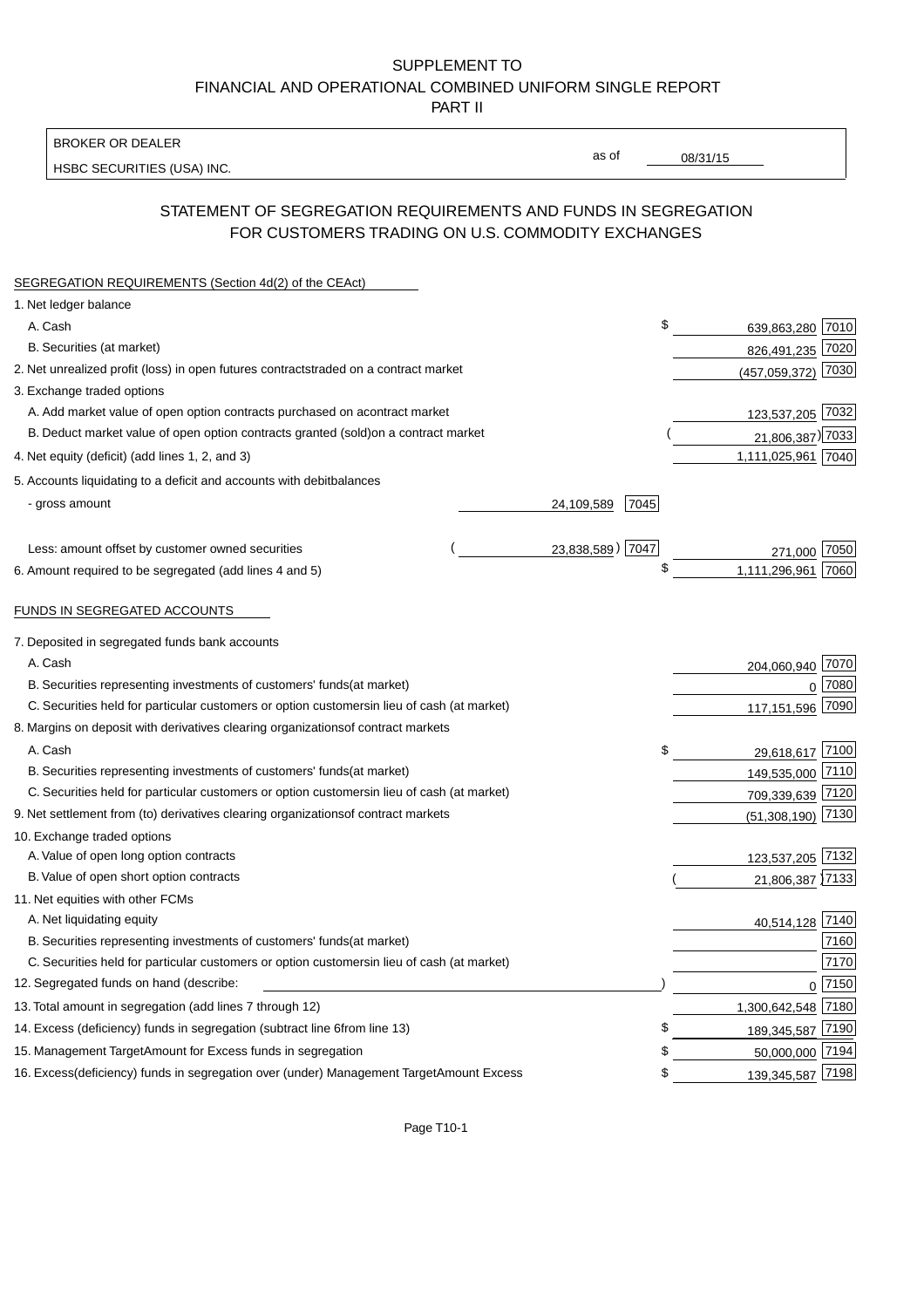PART II

 $\overline{\phantom{a}}$ 

| <b>BROKER OR DEALER</b>                                                                                  | as of             |          |                  |
|----------------------------------------------------------------------------------------------------------|-------------------|----------|------------------|
| HSBC SECURITIES (USA) INC.                                                                               |                   | 08/31/15 |                  |
| STATEMENT OF SEGREGATION REQUIREMENTS AND FUNDS IN SEGREGATION<br>FOR CUSTOMERS' DEALER OPTIONS ACCOUNTS |                   |          |                  |
| 1. Amount required to be segregated in accordance<br>with Commission regulation 32.6                     | \$                |          | 7200<br>0        |
| 2. Funds in segregated accounts                                                                          |                   |          |                  |
| A. Cash                                                                                                  | \$<br> 7210 <br>0 |          |                  |
| B. Securities (at market)<br>C. Total                                                                    | 7220<br>0         |          | 7230<br>$\Omega$ |
| 3. Excess (deficiency) funds in segregation                                                              |                   |          |                  |
| (subtract line 2.C from line 1)                                                                          |                   |          | 0 7240           |

 $\overline{1}$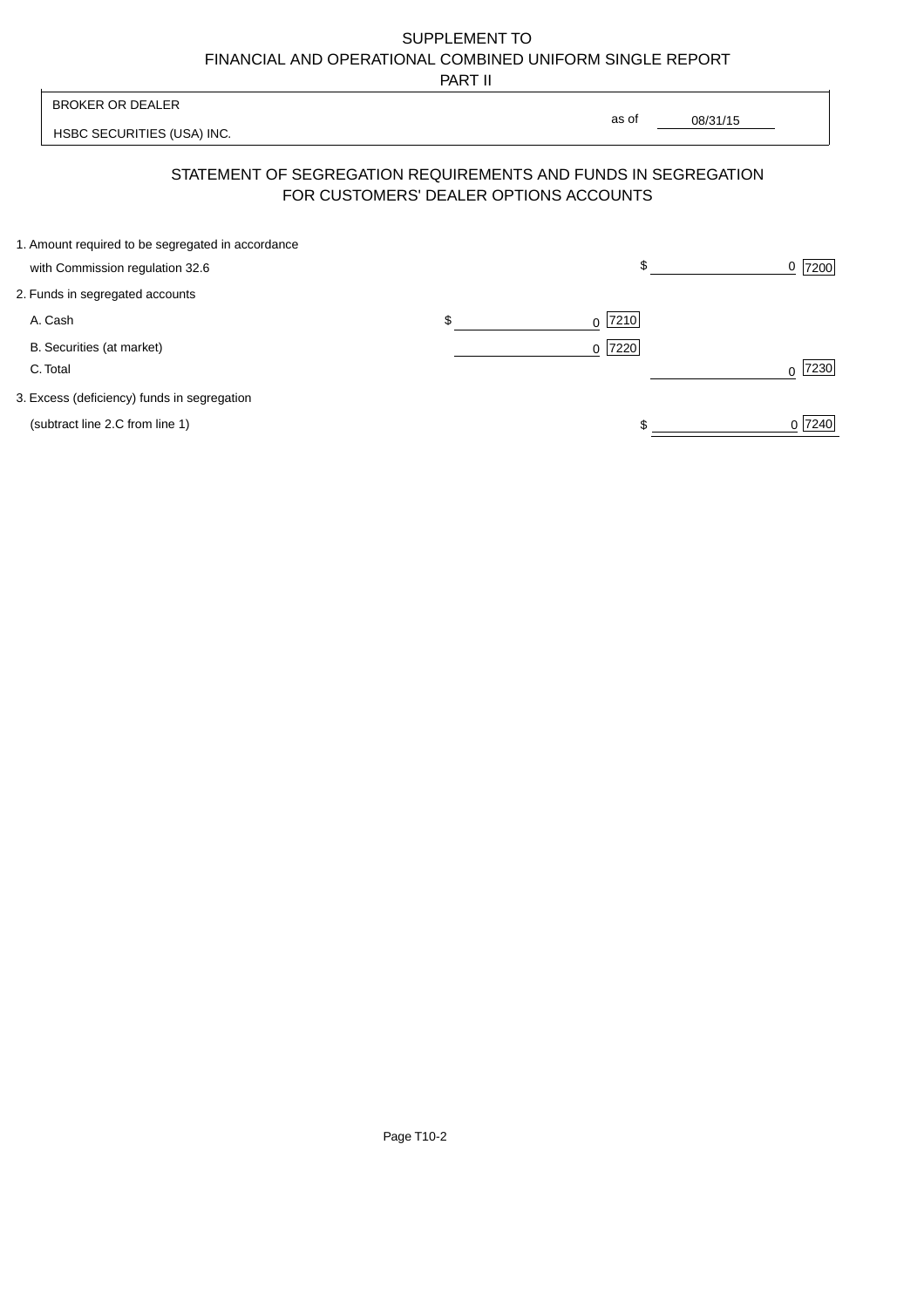PART II

HSBC SECURITIES (USA) INC. The state of the second second in the second second second second second second second second second second second second second second second second second second second second second second sec

as of

#### STATEMENT OF SECURED AMOUNTS AND FUNDS HELD IN SEPARATE ACCOUNTS PURSUANT TO COMMISSION REGULATION 30.7

#### FOREIGN FUTURES AND FOREIGN OPTIONS SECURED AMOUNTS

BROKER OR DEALER

| Amount required to be set aside pursuant to law, rule or<br>regulation of a foreign government<br>or a rule of a self-regulatory organization authorized<br>thereunder |                                   | \$<br>0           | 7305         |
|------------------------------------------------------------------------------------------------------------------------------------------------------------------------|-----------------------------------|-------------------|--------------|
| 1. Net ledger balance - Foreign Futures and Foreign Option Trading - All Customers<br>A. Cash                                                                          |                                   | \$<br>50,577,058  | 7315         |
| <b>B.</b> Securities<br>(at market)                                                                                                                                    |                                   | 77,026,017        | 7317         |
| 2. Net unrealized profit (loss) in open futures contracts traded on a foreign board of trade                                                                           |                                   | (7,581,136)       | 7325         |
| 3. Exchange traded options                                                                                                                                             |                                   |                   |              |
| A. Market value of open option contracts purchased on a foreign board of trade<br>B. Market value of open contracts granted (sold) on a foreign board of trade         |                                   | 0<br><sup>0</sup> | 7335<br>7337 |
| 4. Net equity (deficit) (add lines 1.2. and 3.)                                                                                                                        |                                   | \$<br>120,021,939 | 7345         |
| 5. Accounts liquidating to a deficit and accounts with                                                                                                                 |                                   |                   |              |
| debit balances - gross<br>amount                                                                                                                                       | 7351<br>7,271,245                 |                   |              |
| Less: amount offset by customer owned securities                                                                                                                       | 2,392,332) 7352                   | 4,878,913         | 7354         |
| 6. Amount required to be set aside as the secured amount - Net Liquidating                                                                                             | Equity Method (add lines 4 and 5) | \$<br>124,900,852 | 7355         |
| 7. Greater of amount required to be set aside pursuant to foreign jurisdiction (above) or line 6.                                                                      |                                   | \$<br>124,900,852 | 7360         |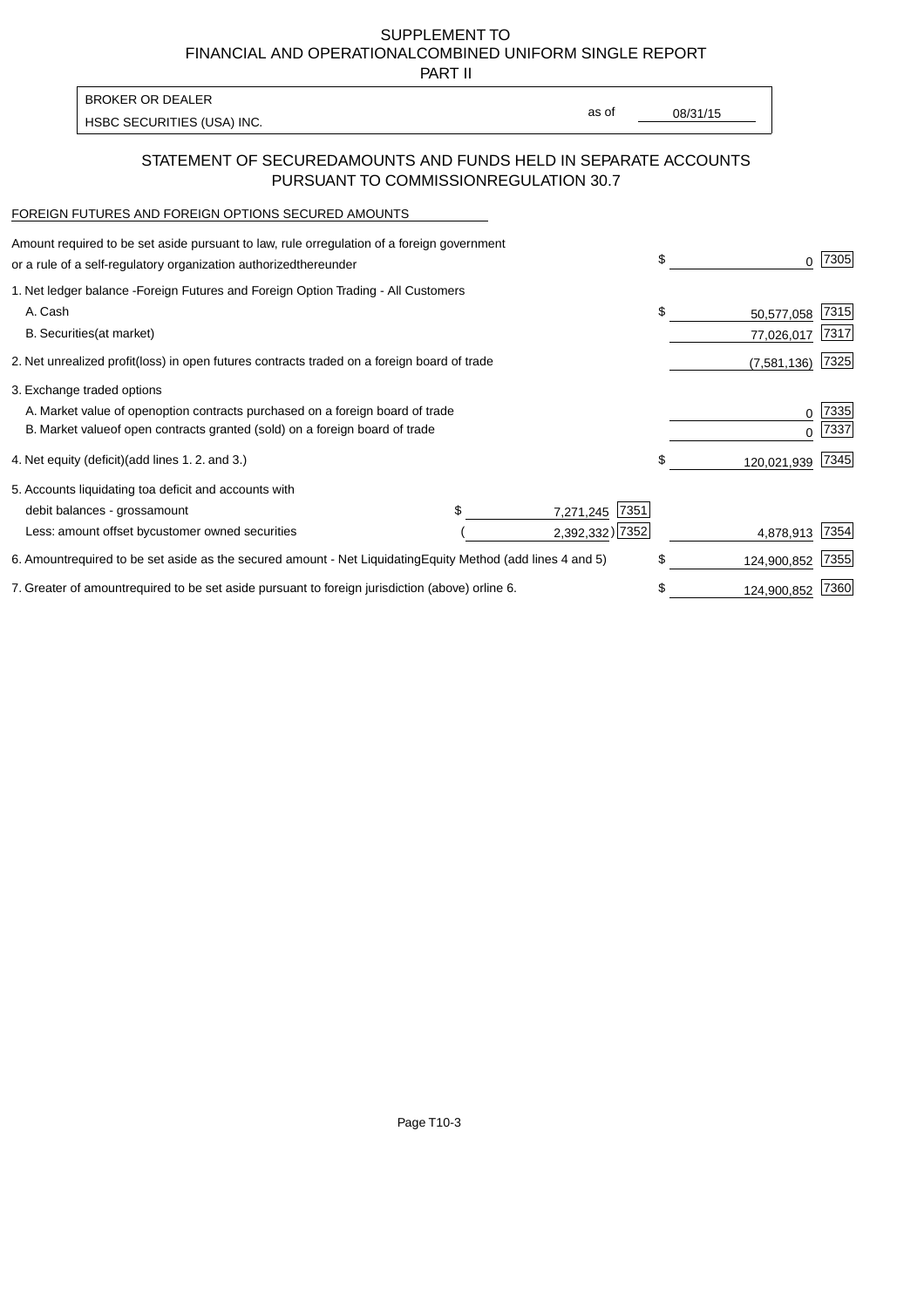PART II

| <b>BROKER OR DEALER</b>                                                                           |                       |                 |                 |                  |
|---------------------------------------------------------------------------------------------------|-----------------------|-----------------|-----------------|------------------|
| HSBC SECURITIES (USA) INC.                                                                        | as of                 |                 | 08/31/15        |                  |
|                                                                                                   |                       |                 |                 |                  |
| STATEMENT OF SECURED AMOUNTS AND FUNDS HELD IN SEPARATE<br>PURSUANT TO COMMISSION REGULATION 30.7 |                       |                 | <b>ACCOUNTS</b> |                  |
| FUNDS DEPOSITED IN SEPARATE REGULATION 30.7 ACCOUNTS                                              |                       |                 |                 |                  |
| 1. Cash in banks                                                                                  |                       |                 |                 |                  |
| A. Banks located in the United States                                                             | \$<br>19,385,839 7500 |                 |                 |                  |
| B. Other banks qualified under Regulation 30.7                                                    |                       |                 |                 |                  |
| 7510<br>Name(s):<br><b>HARRIS TRUST</b>                                                           |                       | $0$   7520   \$ |                 | 19,385,839 7530  |
| 2. Securities                                                                                     |                       |                 |                 |                  |
| A. In safekeeping with banks located in the United States                                         | \$<br>77,026,017 7540 |                 |                 |                  |
| B. In safekeeping with other banks qualified under Regulation<br>30.7                             |                       |                 |                 |                  |
| 7550<br>Name(s):<br><b>HARRIS TRUST</b>                                                           |                       | $0$ 7560        |                 | 77,026,017 7570  |
| 3. Equities with registered futures commission merchants                                          |                       |                 |                 |                  |
| A. Cash                                                                                           | \$                    | $0$ 7580        |                 |                  |
| <b>B.</b> Securities                                                                              |                       | $0$ 7590        |                 |                  |
| C. Unrealized gain (loss) on open futures contracts                                               |                       | $0$ 7600        |                 |                  |
| D. Value of long option contracts                                                                 |                       | $0$ 7610        |                 |                  |
| E. Value of short option contracts                                                                |                       | $0)$ 7615       |                 | 0 7620           |
| 4. Amounts held by clearing organizations of foreign boards of<br>trade                           |                       |                 |                 |                  |
| Name(s):<br>7630                                                                                  |                       |                 |                 |                  |
| A. Cash                                                                                           | \$                    | 7640            |                 |                  |
| <b>B.</b> Securities                                                                              |                       | 7650            |                 |                  |
| C. Amount due to (from) clearing organizations - daily<br>variation                               |                       | 7660            |                 |                  |
| D. Value of long option contracts                                                                 |                       | 7670            |                 |                  |
| E. Value of short option contracts                                                                |                       | ) 7675          |                 | 7680             |
| 5. Amounts held by members of foreign boards of trade<br>Name(s):<br>7690                         |                       |                 |                 |                  |
| A. Cash                                                                                           | \$<br>78,805,105 7700 |                 |                 |                  |
| <b>B.</b> Securities                                                                              |                       | $0$  7710       |                 |                  |
| C. Unrealized gain (loss) on open futures contracts                                               | $(7,581,136)$ 7720    |                 |                 |                  |
| D. Value of long option contracts                                                                 |                       | $0$  7730       |                 |                  |
| E. Value of short option contracts                                                                |                       | $_0$ ) 7735     |                 | 71,223,969 7740  |
| 6. Amounts with other depositories designated by a foreign<br>board of trade<br>7750<br>Name(s):  |                       |                 |                 | 0 7760           |
| 7. Segregated funds on hand (describe:                                                            |                       |                 |                 | $0$ 7765         |
| 8. Total funds in separate section 30.7 accounts                                                  |                       | \$              |                 | 167,635,825 7770 |
| 9. Excess (deficiency) set Aside Funds for Secured Amount (subtract Line 7 Secured                |                       |                 |                 |                  |
| Statement page T10-3 from Line 8)                                                                 |                       |                 | \$              | 42,734,973 7380  |
| 10. Management Target Amount for Excess funds in separate section 30.7 accounts                   |                       |                 | \$              | 10,000,000 7780  |
| 11. Excess (deficiency) funds in separate 30.7 accounts over (under) Management Target            |                       |                 | \$              | 32,734,973 7785  |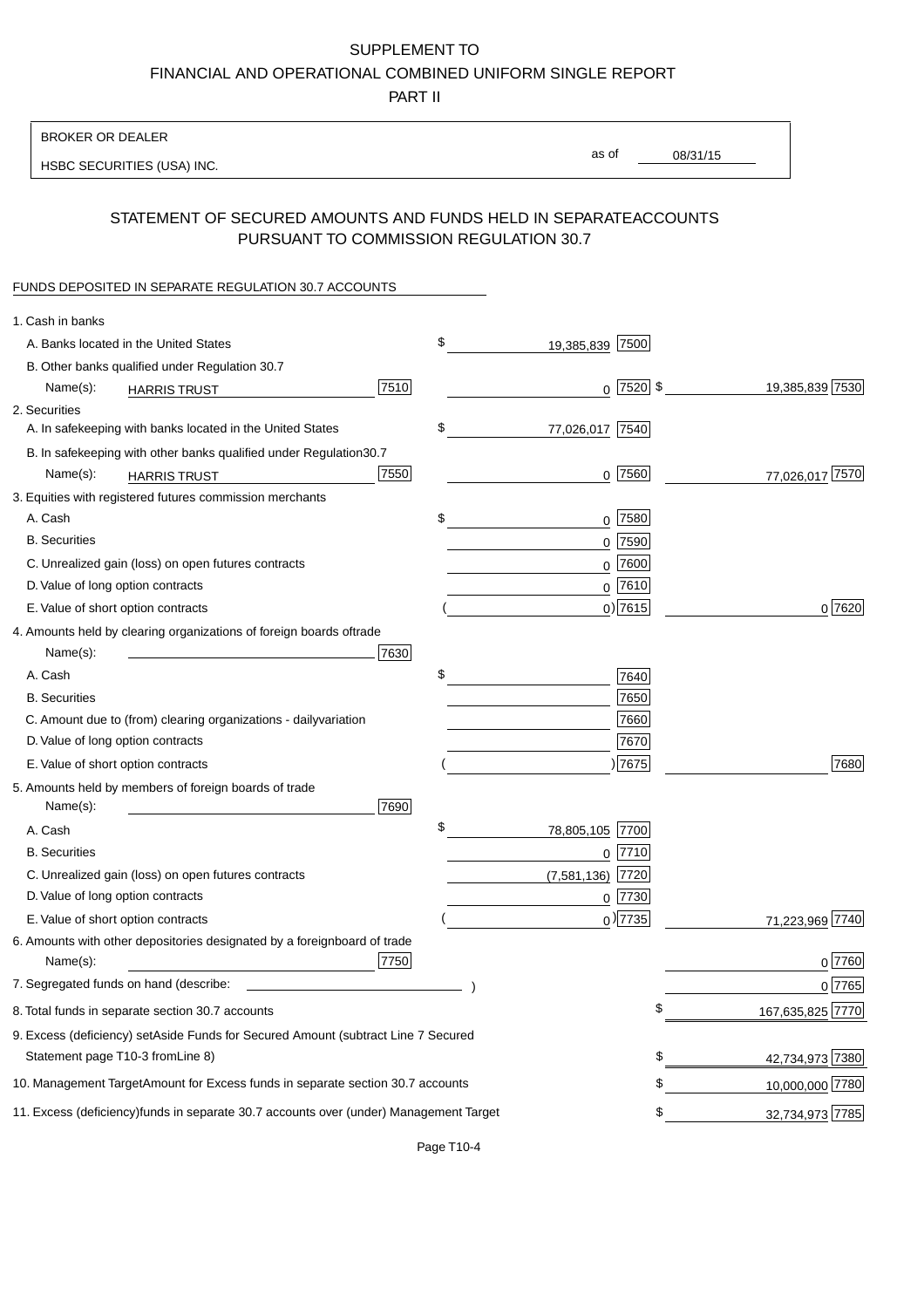PART II

HSBC SECURITIES (USA) INC. The contract of the contract of the contract of the contract of the contract of the contract of the contract of the contract of the contract of the contract of the contract of the contract of the BROKER OR DEALER

as of

#### STATEMENT OF CLEARED SWAPS CUSTOMER SEGREGATION REQUIREMENTS AND FUNDS IN CLEARED SWAPS CUSTOMER ACCOUNTS UNDER 4D(F) OF THE CEA

| <b>Cleared Swaps Customer Requirements</b>                                                                  |                      |                          |
|-------------------------------------------------------------------------------------------------------------|----------------------|--------------------------|
| 1. Net ledger balance                                                                                       |                      |                          |
| A. Cash                                                                                                     |                      | \$<br>1,098,087,542 8500 |
| B. Securities (at market)                                                                                   |                      | 1,048,975,501 8510       |
| 2. Net unrealized profit (loss) in open cleared swaps                                                       |                      | $(1,022,927,164)$ 8520   |
| 3. Cleared swaps options                                                                                    |                      |                          |
| A. Market value of open<br>cleared swaps option contracts purchased                                         |                      | $0^{8530}$               |
| B. Market value of open cleared swaps option contracts granted (sold)                                       |                      | $0)$ 8540                |
| 4. Net equity (deficit) (add lines 1, 2, and 3)                                                             |                      | \$<br>1,124,135,879 8550 |
| 5. Accounts liquidating to a deficit and accounts with                                                      |                      |                          |
| debit balances - gross amount                                                                               | \$<br>5,440,649 8560 |                          |
| Less: amount offset by customer owned securities                                                            | 5,440,649) 8570      | $0^{8580}$               |
| 6. Amount required to be segregated for cleared swaps customers (add lines 4 and 5)                         |                      | \$<br>1,124,135,879 8590 |
| Funds in Cleared Swaps Customer Segregated Accounts                                                         |                      |                          |
| 7. Deposited in cleared swaps customer segregated accounts at banks                                         |                      |                          |
| A. Cash                                                                                                     |                      | \$<br>3,931,607 8600     |
| B. Securities representing investments of cleared swaps customers' funds (at market)                        |                      | 0 8610                   |
| C. Securities held for particular cleared swaps customers in lieu of cash (at market)                       |                      | 24,522,433 8620          |
| 8. Margins on deposit with derivatives clearing organizations in cleared swaps customer segregated accounts |                      |                          |
| A. Cash                                                                                                     |                      | 191,743,667 8630         |
| B. Securities representing investments of cleared swaps customers' funds (at market)                        |                      | $0 \; 8640$              |
| C. Securities held for particular cleared swaps customers in lieu of cash (at market)                       |                      | 1,024,453,068 8650       |
| 9. Net settlement from (to) derivatives clearing organizations                                              |                      | 30,234,388 8660          |
| 10. Cleared swaps options                                                                                   |                      |                          |
| A. Value of open cleared swaps long option contracts                                                        |                      | 0 8670                   |
| B. Value of open cleared swaps short option contracts                                                       |                      | $0$ ) 8680               |
| 11. Net equities with other FCMs                                                                            |                      |                          |
| A. Net liquidating equity                                                                                   |                      | 0 8690                   |
| B. Securities representing investments of cleared swaps customers' funds (at market)                        |                      | $0^{8700}$               |
| C. Securities held for particular cleared swaps customers in lieu of cash (at market)                       |                      | $0 \frac{8710}{ }$       |
| 12. Cleared swaps customer funds on hand (describe:                                                         |                      | $0 \;  8715 $            |
| 13. Total amount in cleared swaps customer segregation (add lines 7 through 12)                             |                      | \$<br>1,274,885,163 8720 |
| 14. Excess (deficiency) funds in cleared swaps customer segregation (subtract line 6 from line 13)          |                      | 150,749,284 8730         |
| 15. Management Target Amount for Excess funds in cleared swaps segregated accounts                          |                      | \$<br>70,000,000 8760    |
| 16. Excess<br>(deficiency) funds in cleared swaps customer segregated accounts over                         |                      |                          |
| <b>Management Target Excess</b><br>(under)                                                                  |                      | \$<br>80,749,284 8770    |